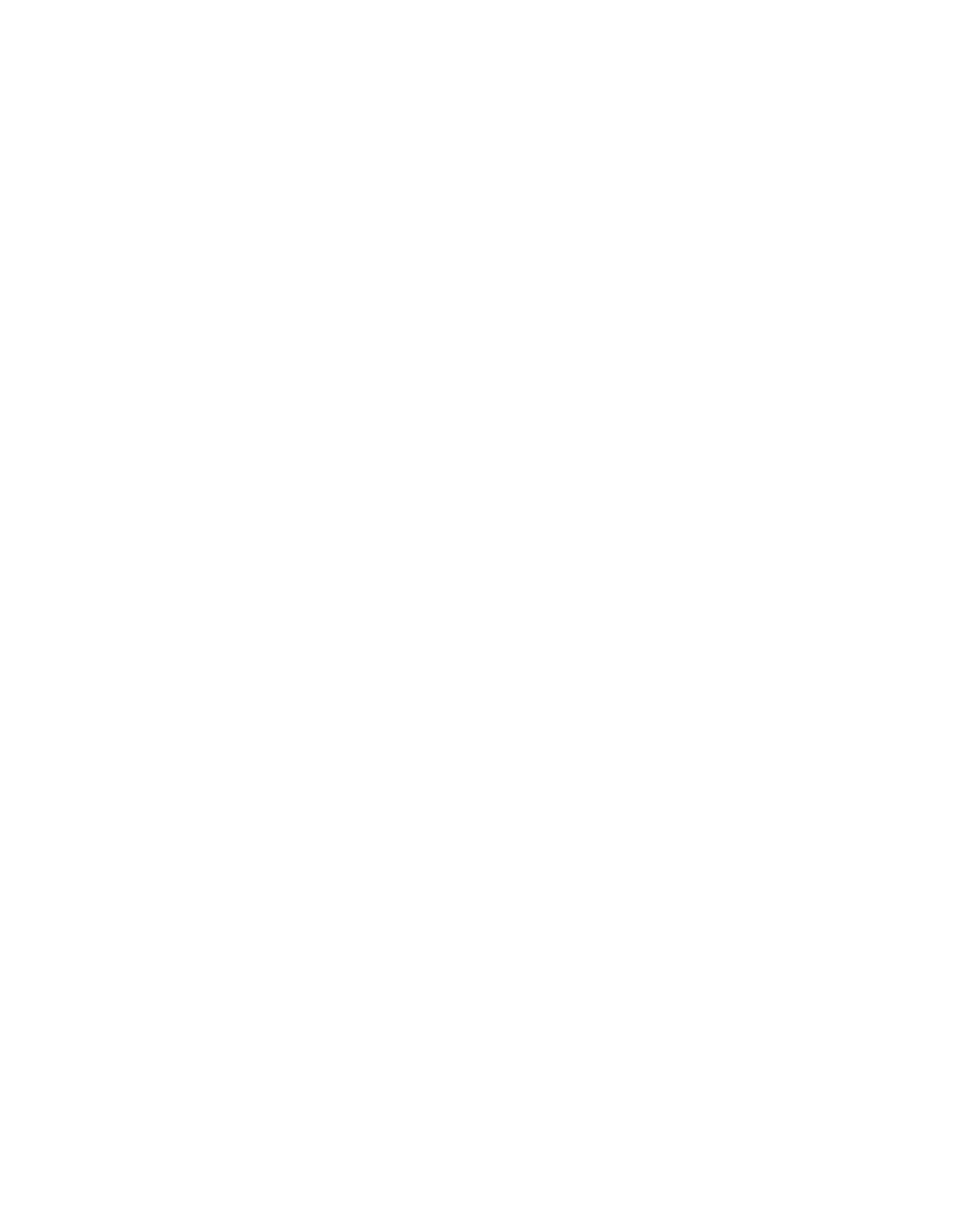# **CITY OF BUFORD OCCUPATIONAL TAX CERTIFICATE - RENEWAL**

|                                                                                                                                                             |                                               | LOCATION ADDRESS CHANGE____YES ______ NO (if YES, please contact the City of Buford)                                                                                                                                                                                   |  |  |  |
|-------------------------------------------------------------------------------------------------------------------------------------------------------------|-----------------------------------------------|------------------------------------------------------------------------------------------------------------------------------------------------------------------------------------------------------------------------------------------------------------------------|--|--|--|
|                                                                                                                                                             |                                               |                                                                                                                                                                                                                                                                        |  |  |  |
|                                                                                                                                                             |                                               |                                                                                                                                                                                                                                                                        |  |  |  |
|                                                                                                                                                             |                                               |                                                                                                                                                                                                                                                                        |  |  |  |
| Verification for Entitlements (SAVE) program, and the E-Verify program.                                                                                     |                                               | The City of Buford appreciates your decision to operate your business in Buford, and we hope that you continue to select Buford for<br>future years. Please be aware that under State of Georgia law, the City is required to comply with the Federal Systematic Alien |  |  |  |
|                                                                                                                                                             |                                               |                                                                                                                                                                                                                                                                        |  |  |  |
|                                                                                                                                                             | (You must enter N/A if 10 or fewer employees) |                                                                                                                                                                                                                                                                        |  |  |  |
|                                                                                                                                                             |                                               |                                                                                                                                                                                                                                                                        |  |  |  |
|                                                                                                                                                             |                                               |                                                                                                                                                                                                                                                                        |  |  |  |
|                                                                                                                                                             |                                               |                                                                                                                                                                                                                                                                        |  |  |  |
|                                                                                                                                                             |                                               |                                                                                                                                                                                                                                                                        |  |  |  |
|                                                                                                                                                             |                                               |                                                                                                                                                                                                                                                                        |  |  |  |
| Please complete sections below:<br>Total # of Employees: $\frac{1}{\sqrt{1-\frac{1}{2}}}\left\{ \frac{1}{2}, \frac{1}{2}, \frac{1}{2}, \frac{1}{2}\right\}$ |                                               |                                                                                                                                                                                                                                                                        |  |  |  |
| For Office Use Only:                                                                                                                                        |                                               |                                                                                                                                                                                                                                                                        |  |  |  |

**DESCRIBE CHARACTER OF BUSINESS** (be very specific about the nature of the business. Insufficient information may delay the approval of your application)

\_\_\_\_\_\_\_\_\_\_\_\_\_\_\_\_\_\_\_\_\_\_\_\_\_\_\_\_\_\_\_\_\_\_\_\_\_\_\_\_\_\_\_\_\_\_\_\_\_\_\_\_\_\_\_\_\_\_\_\_\_\_\_\_\_\_\_\_\_\_\_\_\_\_\_\_\_\_\_\_\_\_\_\_\_\_\_\_\_\_\_\_\_\_\_\_\_\_\_\_\_\_\_\_\_\_\_\_ \_\_\_\_\_\_\_\_\_\_\_\_\_\_\_\_\_\_\_\_\_\_\_\_\_\_\_\_\_\_\_\_\_\_\_\_\_\_\_\_\_\_\_\_\_\_\_\_\_\_\_\_\_\_\_\_\_\_\_\_\_\_\_\_\_\_\_\_\_\_\_\_\_\_\_\_\_\_\_\_\_\_\_\_\_\_\_\_\_\_\_\_\_\_\_\_\_\_\_\_\_\_\_\_\_\_\_\_ \_\_\_\_\_\_\_\_\_\_\_\_\_\_\_\_\_\_\_\_\_\_\_\_\_\_\_\_\_\_\_\_\_\_\_\_\_\_\_\_\_\_\_\_\_\_\_\_\_\_\_\_\_\_\_\_\_\_\_\_\_\_\_\_\_\_\_\_\_\_\_\_\_\_\_\_\_\_\_\_\_\_\_\_\_\_\_\_\_\_\_\_\_\_\_\_\_\_\_\_\_\_\_\_\_\_\_\_

# **ENTER AMOUNT OF GROSS RECEIPTS FOR BUSINESS FOR PRECEDING CALENDAR YEAR (e.g. Income Tax Form – Schedule C; Profit/Loss Statement; Statement from external CPA Stating Gross Receipts From 2021) GEORGIA GROSS INCOME ONLY:**

**GROSS RECEIPTS: \$\_\_\_\_\_\_\_\_\_\_\_\_\_\_\_\_\_\_\_\_** 

**IS THIS BUSINESS CLOSED? \_\_\_\_\_YES \_\_\_\_\_NO If YES, please contact the City of Buford. Do not complete this form**

If the above business is no longer operating in the Buford City limits, please contact Autumn Cole at the City of Buford to obtain a closure form. You will also need to contact Gwinnett County Tax Assessor's office at (770) 822-7220, to close the personal property tax account.

Good luck with your business this year. If you have any questions or comments, please contact **Autumn Cole** at **(770) 945-6761 or ACOLE@CITYOFBUFORD.COM**.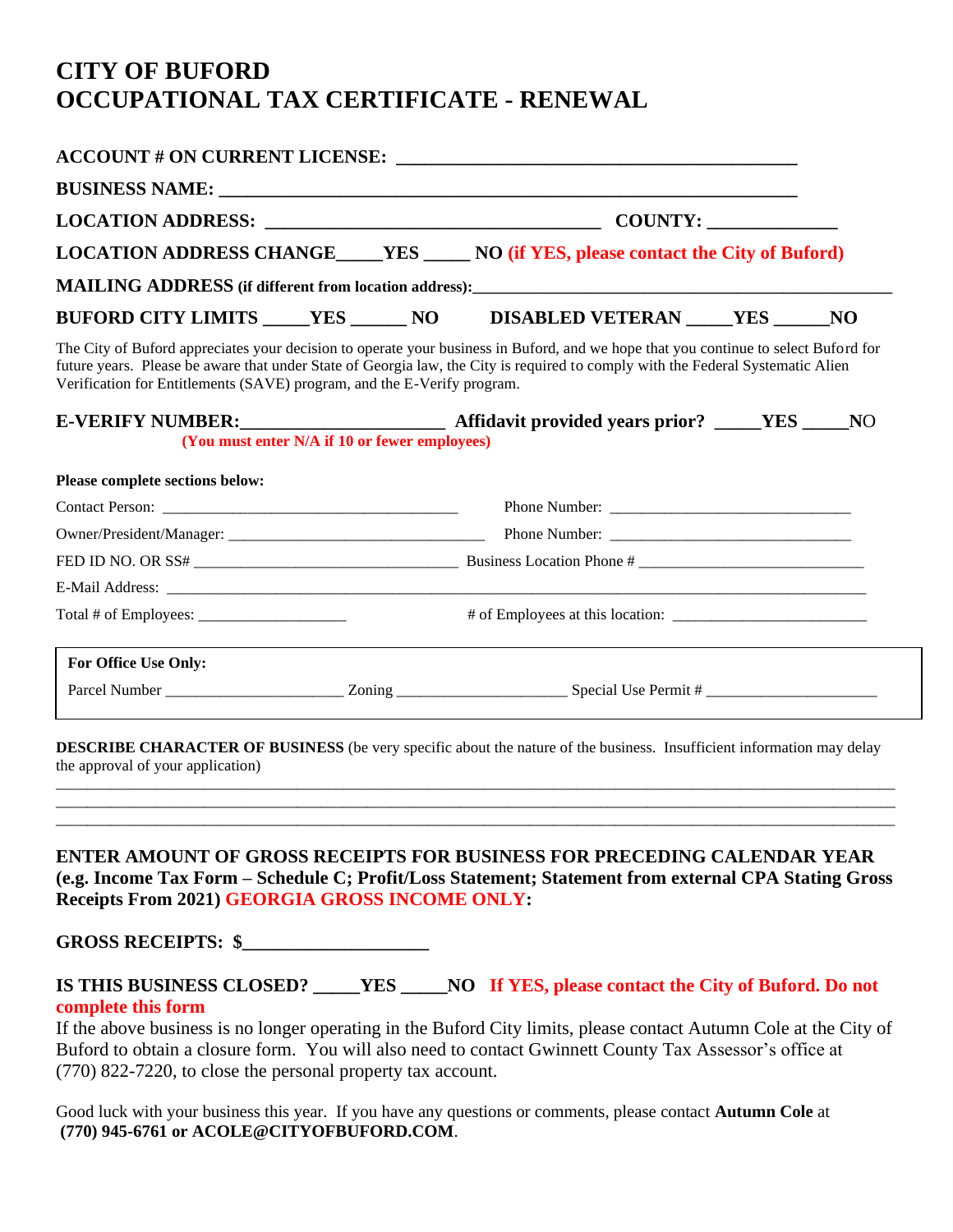# **PROFESSIONALS**

The State of Georgia allows for certain practitioners to have the option of paying a flat fee of \$25.00 instead of paying based on gross receipts. The following licensed professionals have this option. Please circle the applicable title.

| Architects      | <b>Embalmers</b>         | Landscape Architects | Physicians                        | Veterinarian |
|-----------------|--------------------------|----------------------|-----------------------------------|--------------|
| Chiropractors   | Engineers                | Lawyers              | <b>Podiatrists</b>                |              |
| <b>Dentists</b> | <b>Funeral Directors</b> | Optometrists         | Practitioners of<br>Physiotherapy |              |
| Doctors         | Land Surveyors           | Osteopaths           | <b>Public Accountants</b>         |              |

Please indicate below:

# **I elect to pay a \$25.00 flat tax per practitioner in lieu of paying a tax based on gross receipts. # \_\_\_\_\_\_\_\_\_\_ of practitioner(s) x \$25.00 = \$\_\_\_\_\_\_\_\_\_\_\_\_\_\_\_\_\_\_\_\_\_\_ 2022 tax amount due (You must enter \$0 as your GROSS RECIEPTS above)**

# **BANKING INSTITUTIONS**

Banks pay as regulated by the State of Georgia, using the 2021 Form PT440. Also, enclose all required documents from the front page except the documentation supporting gross receipts.

# **NON-PROFIT ORGANIZATION**

Please submit 2021 Form 990 from Internal Revenue Service. Also, enclose all required documents from the front page except the documentation supporting gross receipts. If the 2021 Form 990 has not been filed, please provide a letter stating that the business is a non-profit.

# **DISABLED VETERAN**

Disabled veterans are exempt from payment of occupational taxes, administration fees, and regulatory fees imposed by local governments for peddling, conducting a business, or practicing a profession or semi profession upon meeting the following eligibility requirements: (1) be discharged under honorable conditions from the armed forces of the United States; (2) have 10 percent disability for certain wartime veterans or a 25 percent service-connected disability for peace time-only veterans; and (3) have an income that is not liable for state income taxes. [O.C.G.A. § 43-12-1 – § 43-12-4]

## **Secure and Verifiable Documents Under O.C.G.A. §50-36-2**

The Illegal Immigration Reform and Enforcement Act of 2011 ("IIREA'), as amended by Senate Bill 160, signed into law as Act No. 27, (2013), provides that "[n]ot later than August 1, 2011, the Attorney General shall provide and make public on the Department of Law's website a list of acceptable secure and verifiable documents. The list shall be reviewed and updated annually by the Attorney general." O.C.G.A. §50-36-2(g). The Attorney General may modify this list on a more frequent basis, if necessary.

The following list of secure and verifiable documents, published under the authority of O.C.G.A. §50-36-2, contains documents that are verifiable for identification purposes, and documents on this list may not necessarily be indicative of residency or immigration status.

- An unexpired United States passport or passport card [O.C.G.A. §50-36-2(b)(3); 8 CFR §274a.2]
- An unexpired United States military identification card [O.C.G.A §50-36-2(B)(3); 8 CFR §274a.2]
- An unexpired driver's license issued by one of the United States, the District of Columbia, the Commonwealth of Puerto Rico, Guam, the Commonwealth of the Northern Marianas Islands, the United States Virgin Island, American Samoa, or the Swain Islands, provided that it contains a photograph of the bearer or lists sufficient identifying information regarding the bearer, such as name, date of birth, gender, height, eye color, and address to enable the identification of the bearer [O.C.G.A §50-36-2(b)(3); 8 CFR §274a.2]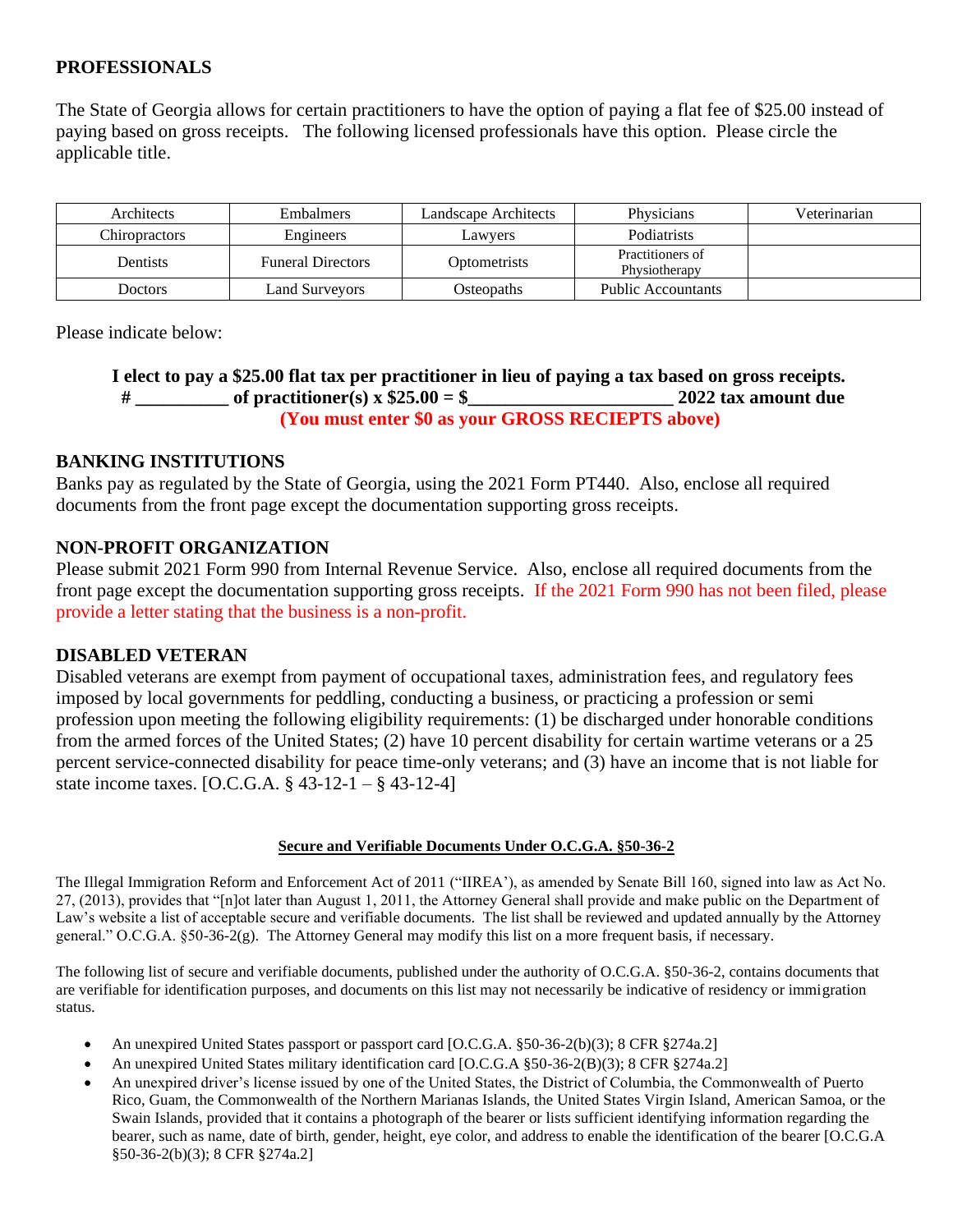# Form B: 10 OR FEWER EMPLOYEES

By executing this affidavit, the undersigned private employer verifies that it is exempt from compliance with O.C.G.A §36-60-6, stating affirmatively that the individual, firm or corporation employs 10 or fewer employees and is not required to register with and/or utilize the federal work authorization program commonly known as E-Verify, or any subsequent replacement program, in accordance with the applicable provisions and deadlines established in O.C.G.A § 36-60-6

I hereby declare under penalty of perjury that the foregoing is true and correct.

Executed on \_\_\_\_\_\_\_\_\_\_\_, \_\_\_\_\_\_, 20\_\_\_\_, in \_\_\_\_\_\_\_\_\_\_\_\_\_\_(city) \_\_\_\_\_\_\_\_(state)

Signature of Authorized Officer or Agent

\_\_\_\_\_\_\_\_\_\_\_\_\_\_\_\_\_\_\_\_\_\_\_\_\_\_\_\_\_\_\_\_\_\_\_\_\_\_\_\_\_\_\_\_\_ Printed name and Title of Authorized Officer or Agent

\_\_\_\_\_\_\_\_\_\_\_\_\_\_\_\_\_\_\_\_\_\_\_\_\_\_\_\_\_\_\_\_\_\_\_\_\_\_\_\_\_\_\_\_

Sworn to and subscribed before me this \_\_\_\_ day of

\_\_\_\_\_\_\_\_\_\_\_\_\_\_\_\_\_\_\_\_\_\_\_\_\_\_\_\_\_\_\_\_\_, 20\_\_\_\_\_\_

\_\_\_\_\_\_\_\_\_\_\_\_\_\_\_\_\_\_\_\_\_\_\_\_\_\_\_\_\_\_\_\_\_\_\_\_\_\_\_\_\_\_

Notary Public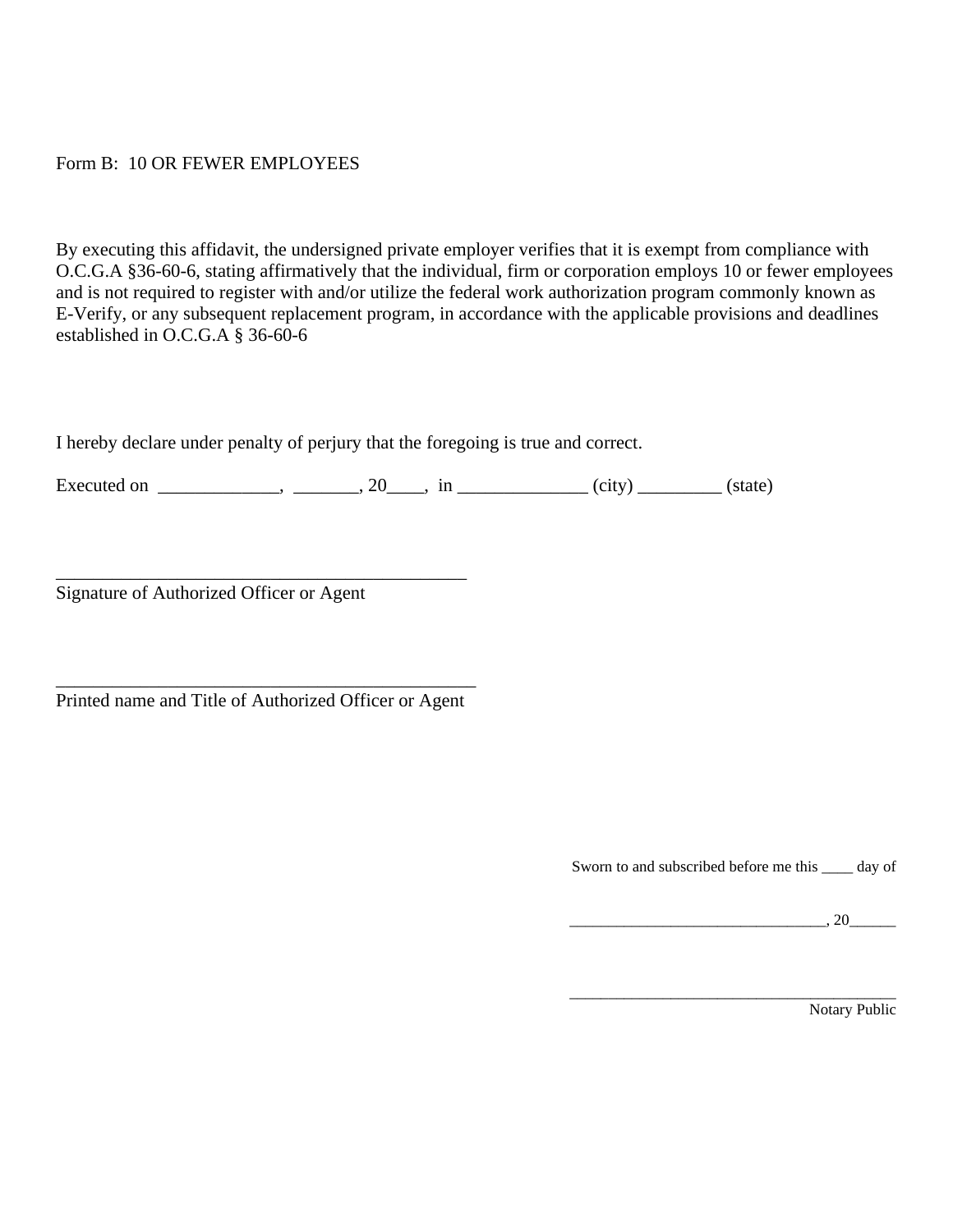# Form A: MORE THAN 10 EMPLOYEES

By executing this affidavit, the undersigned private employer verifies that it is in compliance with O.C.G.A §36-60-6, stating affirmatively that the individual, firm or corporation employs more than 10 employees and has registered with and utilizes the federal work authorization program commonly known as E-Verify, or any subsequent replacement program, in accordance with the applicable provisions and deadlines established in O.C.G.A § 36-60-6. Furthermore, the undersigned private employer hereby attests that its federal work authorization user identification number and date of authorization are as follows:

\_\_\_\_\_\_\_\_\_\_\_\_\_\_\_\_\_\_\_\_\_\_\_\_\_\_\_\_\_\_\_\_\_\_\_\_\_\_\_\_\_\_\_\_\_\_ Federal Work Authorization User Identification Number

\_\_\_\_\_\_\_\_\_\_\_\_\_\_\_\_\_\_\_\_\_\_\_\_\_\_\_\_\_\_\_\_\_\_\_\_\_\_\_\_\_\_\_\_\_\_

\_\_\_\_\_\_\_\_\_\_\_\_\_\_\_\_\_\_\_\_\_\_\_\_\_\_\_\_\_\_\_\_\_\_\_\_\_\_\_\_\_\_\_\_\_\_

Date of Authorization

Name of Private Employer

I hereby declare under penalty of perjury that the foregoing is true and correct.

Executed on \_\_\_\_\_\_\_\_\_\_\_, \_\_\_\_\_\_, 20\_\_\_\_, in \_\_\_\_\_\_\_\_\_\_\_\_\_\_(city) \_\_\_\_\_\_\_\_(state)

Signature of Authorized Officer or Agent

\_\_\_\_\_\_\_\_\_\_\_\_\_\_\_\_\_\_\_\_\_\_\_\_\_\_\_\_\_\_\_\_\_\_\_\_\_\_\_\_\_\_\_\_\_ Printed name and Title of Authorized Officer or Agent

\_\_\_\_\_\_\_\_\_\_\_\_\_\_\_\_\_\_\_\_\_\_\_\_\_\_\_\_\_\_\_\_\_\_\_\_\_\_\_\_\_\_\_\_

Sworn to and subscribed before me this \_\_\_\_ day of

\_\_\_\_\_\_\_\_\_\_\_\_\_\_\_\_\_\_\_\_\_\_\_\_\_\_\_\_\_\_\_\_\_\_\_\_\_\_\_\_\_\_

\_\_\_\_\_\_\_\_\_\_\_\_\_\_\_\_\_\_\_\_\_\_\_\_\_\_\_\_\_\_\_\_\_, 20\_\_\_\_\_\_

Notary Public